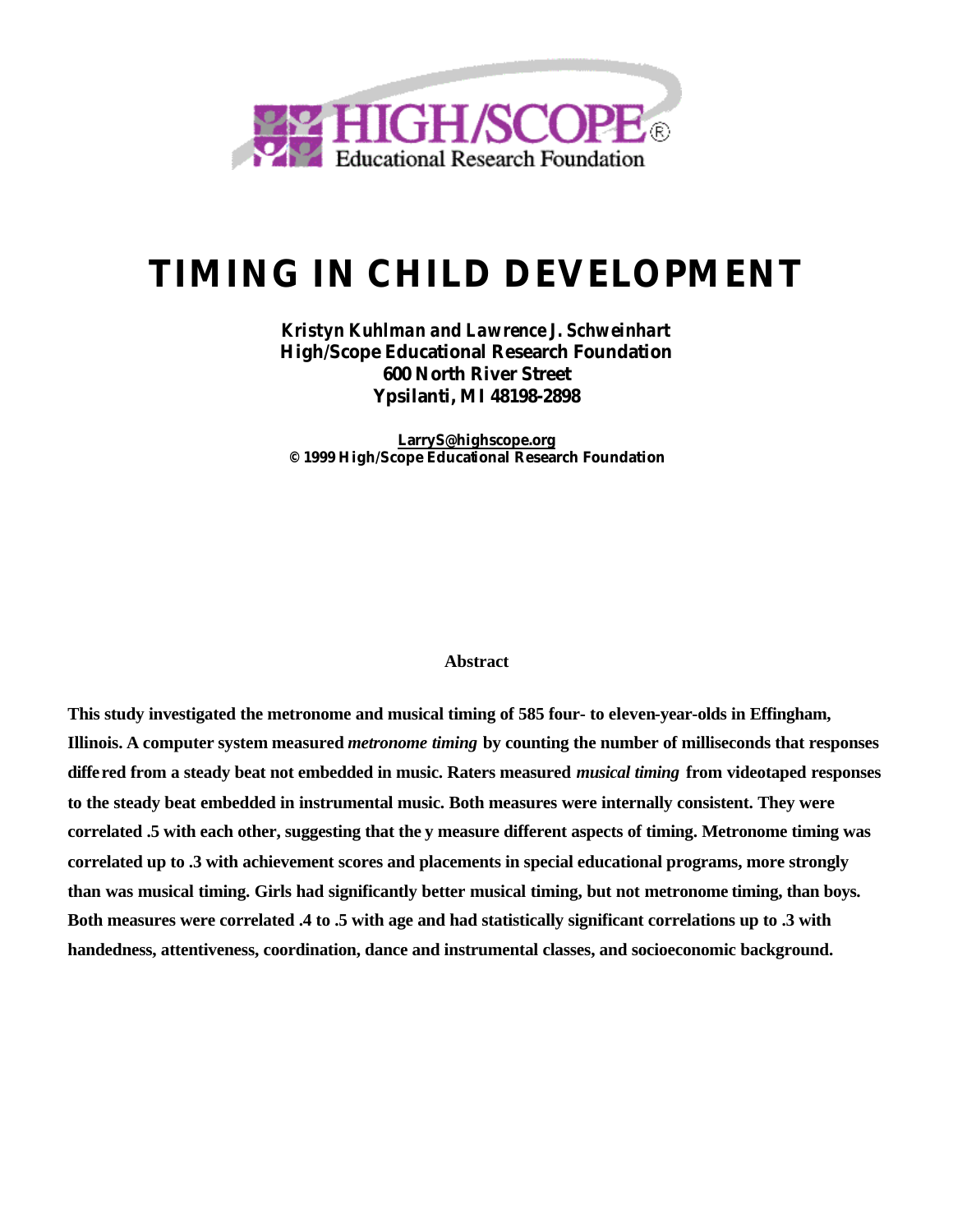# **TIMING IN CHILD DEVELOPMENT**

A child's timing — ability to feel and express steady beat — is fundamental to both movement and music, affecting sports skills and musical performance, as well as speech-flow and performance of timed motor tasks. In addition, children's timing has been found to be positively related to children's overall school achievement, as well as mathematics and reading achievement (Weikart, Schweinhart, & Larner, 1987); self-control; and gross-motor skills (Kiger, 1994; Mitchell, 1994; Peterlin, 1991; Weikart et al., 1987). Many children enter elementary school lacking the ability to identify and express a steady beat. One study revealed that fewer than 10% of kindergarten children could independently feel and express the steady beat of recorded music (Wright & Schweinhart, 1994). Fewer than 15% of first graders tested had this ability (Mitchell, 1994). Fewer than 50% of the children in grades 4 through 6 could walk to the steady beat of a musical selection (Kiger, 1994).

Timing studies have examined children's personal tempo and its relationships to age, handedness, gender, and school achievement. Children's personal tempo improves with age (Ellis, 1992; Jersild & Bienstock, 1935; Osburn, 1981; Petzold, 1966). There is little evidence that children's personal tempo is related to handedness (Grieshaber, (1987), nor does it appear to be related to gender (Petzold, 1966; Walter, 1983). Children's personal tempo has been found to be correlated with achievement test scores of children in grades 1 and 2 (Weikart et al., 1987); gross-motor skills and reading group levels of children in grades 1, 3, and 5 (Kiger, 1994); and the language and mathematics performance of children in grade 1 (Mitchell, 1994).

The study reported herein was designed to assess the internal characteristics, reliability and concurrent validity of two measures of the timing of children — **metronome timing**, assessed by computer counts of the number of milliseconds that responses differed from a steady beat not embedded in music; and **musical timing**, assessed by ratings of videotaped responses to the steady beat embedded in instrumental music. Of particular interest were the relationships that these measures had with age and measures of school achievement.

### **Method**

In this study, the Interactive Metronome™ measured metronome timing, and the High/Scope Beat Competence Analysis Test measured musical timing. The validity of these two measures was assessed using data from parent questionnaires (with variables such as child's gender, handedness, and age; and family configuration, parental educational status, household income, child's dance and instrument training); teacher questionnaires (with variables such as child's participation in various school-based programs), kindergarten-teacher child achievement reports, and California Achievement Tests for grades 1 through 4. The study participants were 585 children aged 4 through 11 years old in Effingham, Illinois.

### **The Interactive Metronome™**

Synaptec, LLC, of Grand Rapids Michigan, has developed and patented the Interactive Metronome™, a computer program and input devices that quickly and precisely measure a person's metronome timing, that is, ability to match a movement to the steady beat of a metronome. The standard package has two motion-sensing triggers that are plugged into a personal computer's parallel port. One is strapped to a person's hand or foot and signals the computer program when the person claps or pats a hand or steps with a foot. The other is in a floor pad on which a person taps.

The Interactive Metronome<sup>™</sup> produces a recurring beep which can be set at any tempo, that is, number of beats per minute. When using the metronome, the objective is to move the triggered hand or foot at the same tempo as that of the metronome, patting or tapping at the exact moment of the beep. The attached trigger signals the metronome program immediately, and the program registers the time between the metronome beep and the person's action, to the nearest millisecond. A person's timing score is the difference in milliseconds between the moment of the beep and the moment of the person's tap. The computer program averages these scores across the many tapping events involved. In the current study, a child's timing score was the average time in milliseconds between each of the 34 metronome beeps and the child's response to each by tapping the triggered hand or foot. A high timing score indicates a larger average number of milliseconds between the metronome beeps and a child's movements, hence, less accurate timing. The lower the timing score, the better the timing.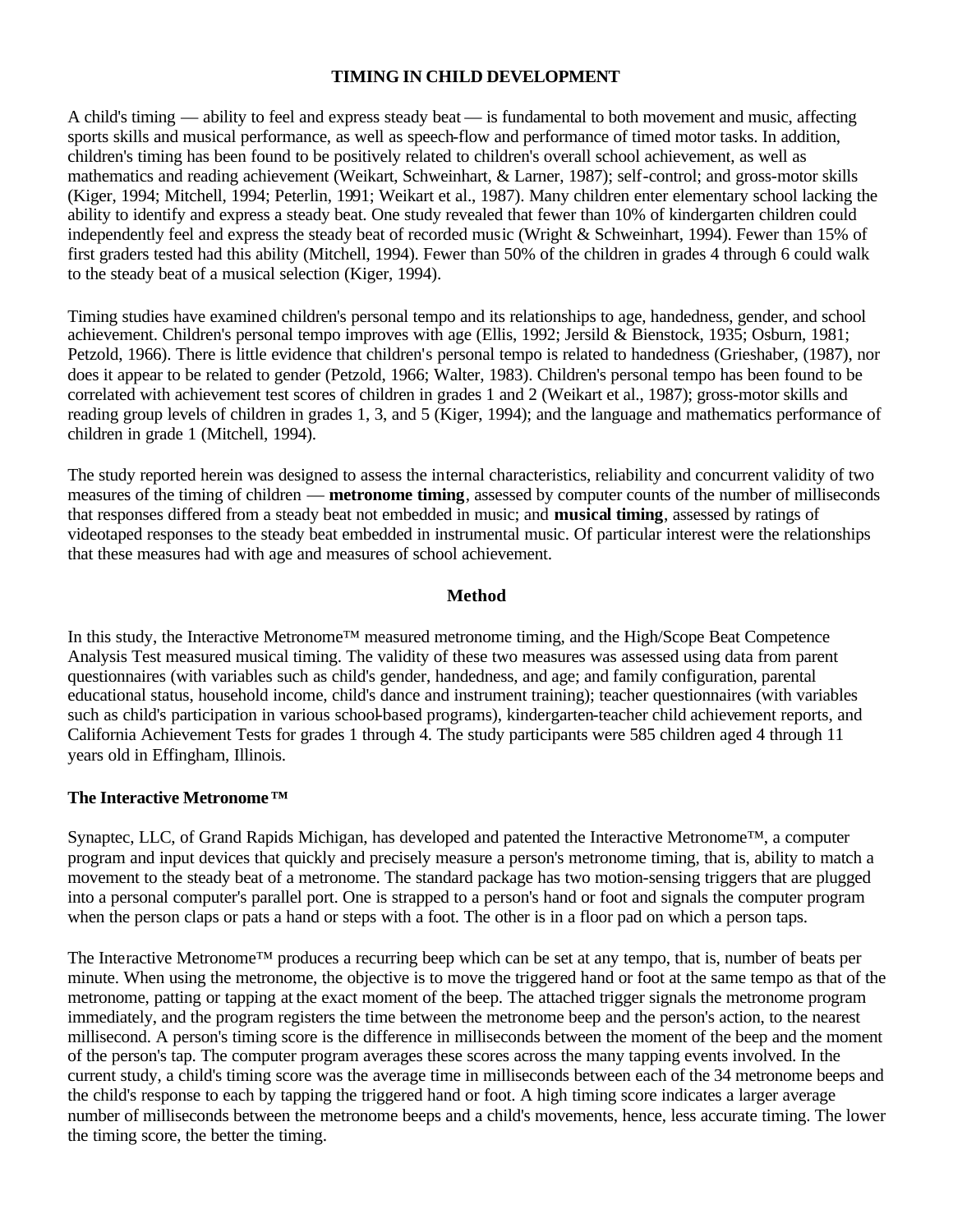In this study, children completed seven movements paced by the metronome beeps—patting knees with both hands, clapping hands together, patting knees with alternating hands (triggered hand on each beep), patting knee with preferred hand, patting knee with nonpreferred hand, toe-tapping pad with alternating feet (triggered foot on each beep), and walking in place (triggered foot on each beep). These movements were modified from the High/Scope Beat Competence Analysis Test (Weikart, 1987) for use with the Interactive Metronome™. Children received a score for each of the seven items, the score representing their average timing over 34 beeps per item.

# **The High/Scope Beat Competence Analysis Test**

A version of the High/Scope Beat Competence Analysis Test (Weikart, 1987), using the seven movements listed above, was used in this study to assess beat competence by observing an individual's performance of a series of seven movements to the steady beat of music. Although two pieces of recorded instrumental music of different tempos are generally used, only one piece of recorded instrumental music was used in this study, to allow time for the child's participation in the other assessment activities.

In this study, children performed the same seven movements used to assess metronome timing to the steady beat of a recorded musical selection. Of course, they did not have to use the several motion-sensing triggers. Their performance was videotaped and subsequently scored by eight trained raters. A rater gave each child a score of 1 through 5 on each of these items, the score representing the rater's assessment of each child's ability to identify and match the steady beat over a series of 36 beats. Raters characterized children's musical timing as follows:

- 1. Accurate and consistent, all but 0 to 3 beats matched
- 2. Fairly accurate and consistent; 24 beats matched
- 3. Sometimes accurate and consistent; 16 beats matched
- 4. Steady and even, but off the beat; 8 to 12 beats matched, 4 at a time
- 5. Uneven and off the beat; no beats matched

Several studies using the High/Scope Beat Competence Analysis Test provide evidence of the instrument's psychometric properties. Weikart et al. (1987) found the instrument to have alpha coefficients of internal consistency ranging from .70 to .79. The concurrent validity of the instrument was shown by its statistically significant, positive correlations with the Test of Gross-Motor Ability (Kiger, 1994) and school achievement (Kiger, 1994; Weikart et al., 1987).

### **Study Participants**

This study was conducted in Effingham, Illinois, a city of about 12,500 people (Greater Effingham Chamber of Commerce and Industry, 1997). Children in preschool through grade four at three elementary schools and the early learning center of the Effingham school district participated in this study. Of the 609 children who returned signed permission forms, 605 were tested, 585 produced usable data on metronome timing, and 523 produced usable data on musical timing.

The percentages of children in the sample diminished steadily by grade, with 26% of the sample in preschool and 10% in grade 4. The children ranged from 4 years old up to 11 years old. Of the 585 children in the sample, 571 (98%) were Caucasian, 6 (1%) were Hispanic, 4 (1%) were Black, and 4 (1%) were Asian. Of 576 children for whom parents or guardians reported family configuration, 477 (83%) were in two-parent homes, including 30 (5%) living with either a stepfather or stepmother; 89 (15%) lived with their mother only, 6 (1%) lived with their father only, and 4 (1%) lived with other relatives. Of 1,056 parents and guardians reporting, 920 (87%) had at least a high school diploma — 525 (50%) had only a high school diploma, 170 (16%) had an associate's degree, 152 (14%) had a bachelor's degree, and 73 (7%) had a graduate degree. For the 537 families reporting, the median household income was \$30,000 - \$39,999. Of the 576 children, 85 (15%) received free lunches (available to those with annual incomes up to 130% of the federal poverty guidelines — \$17,329 for a family of three in FY 1998).

Of the 585 children with parental reports, 77 (13%) had dance training and 45 (8%) had instrumental music training. These classes were almost certainly extracurricular, because the Effingham school district did not offer dance or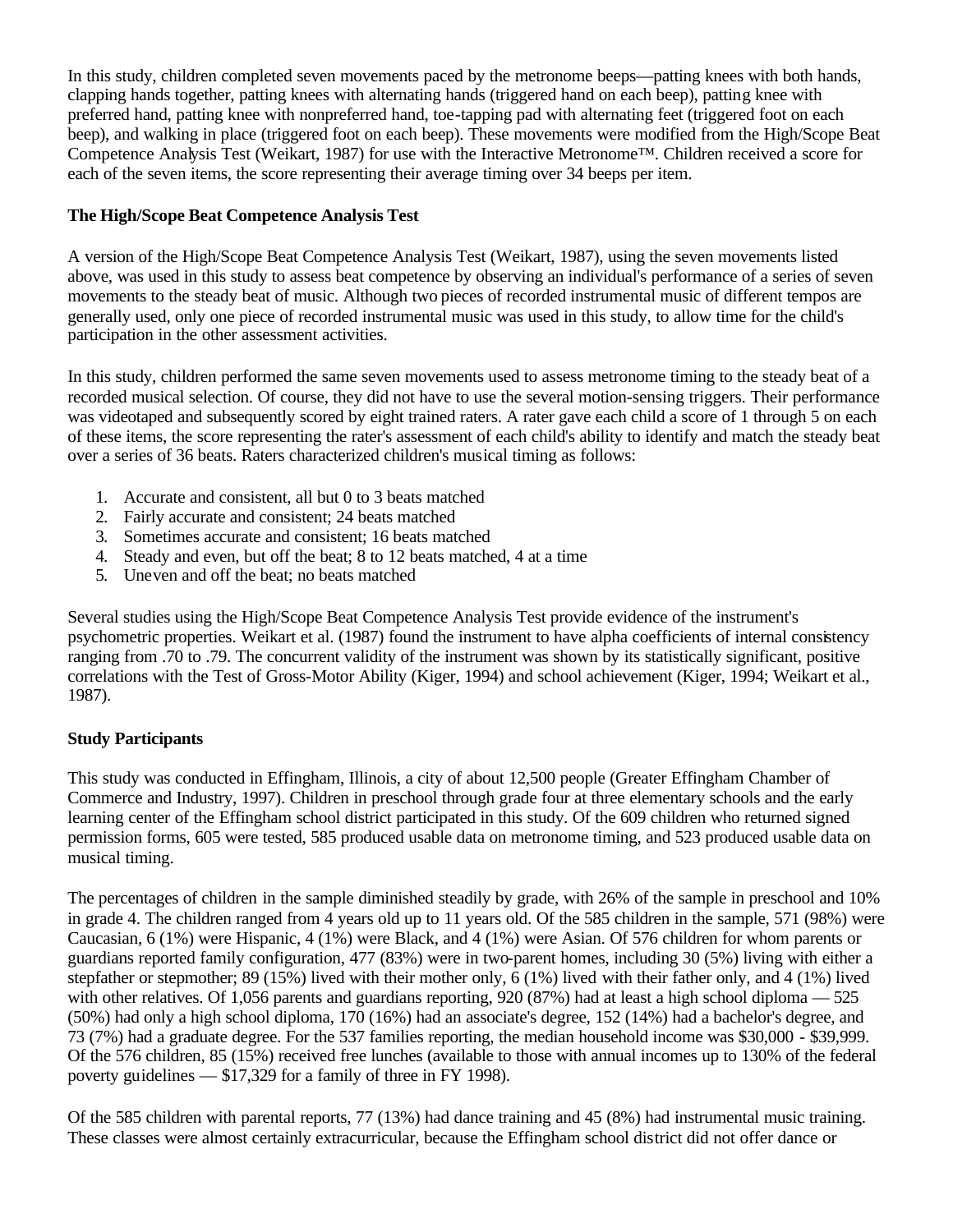instrumental music classes until fifth grade. Various school-based programs were available to children in grades 1 through 4. Of the 312 children in these grades, the following numbers and percentages were or had been in such classes: 33 (11%) in gifted and talented classes; 43 (7%) in the district's Title 1 Reading Recovery program; 36 (12%) in speech and language programs; 15 (5%) in classes for children with learning disabilities; 5(2%) in classes for children with educable mental handicaps. One child was treated for trainable mental handicap, two were visually impaired, one was hearing impaired, and one was behavior disabled.

#### **Results**

This section examines the internal structure and reliability of metronome and musical timing and their relationship to each other. Next it looks at their correlations with children's various characteristics, with special attention to age and school achievement.

# **Metronome and Musical Timing**

Table 1 lists children's average scores on each item. Of the children tested, the metronome timing assessment and qualitative information were complete for 585 children — 316 boys and 269 girls. The table presents the items in order of their increasing difficulty. This order differs from the originally hypothesized order in two ways: (a) patting knees with alternating hands was easier than patting a knee with either the preferred or the nonpreferred hand; and (b) of the two locomotor items, tapping toe and stepping back was easier than walking in place. Children's timing scores were the sums of their scores from the seven items divided by the number of items completed. The 7-item metronome timing scale had a very respectable internal consistency, with an alpha coefficient of .889.

| <b>Table 1: Metronome Timing Items</b>   |                                 |       |       |                |                |  |  |  |
|------------------------------------------|---------------------------------|-------|-------|----------------|----------------|--|--|--|
| <b>Item</b>                              | <b>Mean</b><br>$\boldsymbol{n}$ |       | SD    | <b>Minimum</b> | <b>Maximum</b> |  |  |  |
| 2. Patting knees with both hands         | 585                             | 145.7 | 98.8  | 17.0           | 514.4          |  |  |  |
| 3. Clapping hands together               | 585                             | 153.9 | 107.8 | 21.0           | 517.0          |  |  |  |
| 4. Patting knees with alternating hands  | 585                             | 161.4 | 97.5  | 24.4           | 396.4          |  |  |  |
| 5. Patting knee with preferred hand      | 585                             | 166.8 | 108.0 | 18.0           | 501.9          |  |  |  |
| 6. Patting knee with nonpreferred hand   |                                 | 170.0 | 108.3 | 17.0           | 527.6          |  |  |  |
| 7. Toe-tapping pad with alternating feet |                                 | 197.1 | 106.5 | 33.1           | 500.3          |  |  |  |
| 8. Walking in place                      |                                 | 202.3 | 101.5 | 25.9           | 457.4          |  |  |  |
|                                          |                                 |       |       |                |                |  |  |  |
| Metronome timing (mean of the 7 items)   | 585                             | 171.2 | 80.7  |                |                |  |  |  |

*Note***. A metronome timing score is the student's mean number of milliseconds off the beat of the Interactive Metronome™; thus, the lower the score, the better the timing.**

Although 569 children participated in the assessment of musical timing, 22 did not complete the testing procedure, and descriptive information was incomplete for another 24. Thus, the information and assessment was complete for 523 children, 279 boys and 244 girls. Table 2 presents counts and percentages of each rating and the mean ratings for each item. The item means vary between 3.14 and 3.79. Noting that equal percentages of ratings across five levels would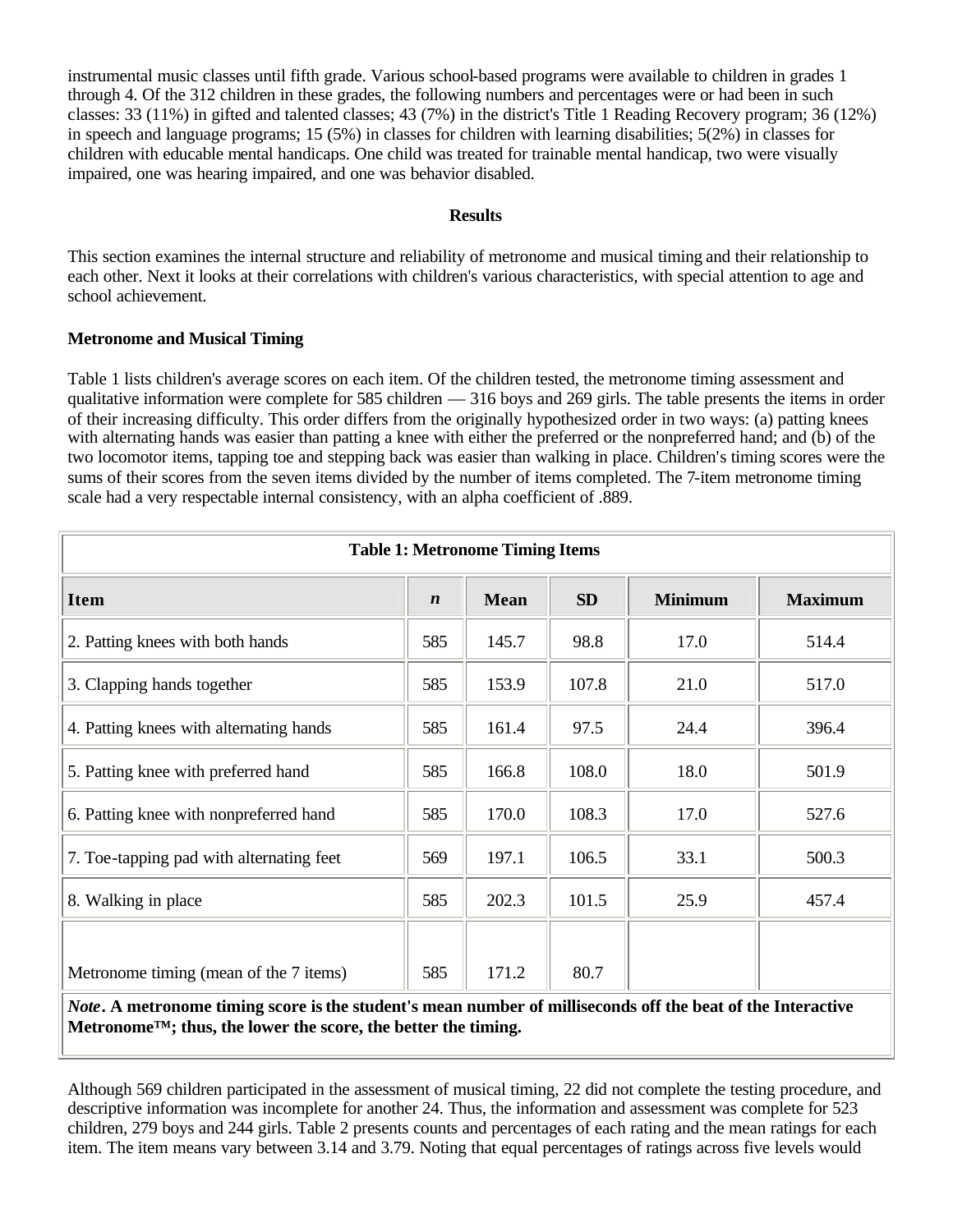place 20% of ratings at each level, it appears that children tended to be at the extremes, either fully accurate and consistent or uneven and off the beat, matching no beats. The percentages at these two extremes together varied from 61% to 70%, exceeding their allotted 40% by 21% to 30%.

| <b>Table 2: Musical Timing Items</b>     |              |                |       |                |     |      |      |  |
|------------------------------------------|--------------|----------------|-------|----------------|-----|------|------|--|
|                                          | Rating       |                |       |                |     |      |      |  |
| Item                                     | $\mathbf{1}$ | $\overline{2}$ | 3     | $\overline{4}$ | 5   | Mean | SD   |  |
| 1. Patting knees with both hands         | 119          | 64             | 58    | 85             | 197 | 3.34 | 1.61 |  |
|                                          | 23%          | 12%            | 11%   | 16%            | 38% |      |      |  |
| 2. Clapping hands together               | 139          | 51             | 54    | 55             | 224 | 3.33 | 1.70 |  |
|                                          | 27%          | 10%            | 10%   | 11%            | 43% |      |      |  |
| 3. Patting knees with alternating hands  | 133          | 63             | 57    | 70             | 200 | 3.27 | 1.65 |  |
|                                          | 25%          | 12%            | 11%   | 13%            | 38% |      |      |  |
| 4. Patting knee with preferred hand      | 126          | 49             | 65    | 70             | 213 | 3.37 | 1.64 |  |
|                                          | 24%          | 9%             | 12%   | 13%            | 41% |      |      |  |
| 5. Patting knee with nonpreferred hand   | 135          | 48             | 63    | 68             | 209 | 3.32 | 1.66 |  |
|                                          | 26%          | 9%             | 12%   | 13%            | 40% |      |      |  |
| 6. Toe-tapping pad with alternating feet | 154          | 46             | 69    | 81             | 173 | 3.14 | 1.65 |  |
|                                          | 29%          | 9%             | 13%   | 16%            | 33% |      |      |  |
| 7. Walking in place                      | 91           | 37             | 42    | 74             | 279 | 3.79 | 1.56 |  |
|                                          | 17%          | 7%             | $8\%$ | 14%            | 53% |      |      |  |
| Musical timing                           | 73           | 80             | 89    | 135            | 146 | 3.37 | 1.33 |  |
|                                          | $11\%$       | 12%            | 14%   | $21\%$         | 22% |      |      |  |

*Note***.** *N* **= 523. Rating 1 (1.00 to 1.49) = Accurate and consistent; 2 (1.50 to 2.49) = Fairly accurate and consistent; 3 (2.50 to 3.49) = Sometimes accurate and consistent; 4 (3.50 to 4.49) = Even but off the beat; 5 (4.50 to 5.00) = Uneven and off the beat. Thus, the lower the score, the better the timing.** 

The musical timing ratings had a different order of difficulty from the metronome timing scores. The items listed 1-7 in Tables 1 and 2 are arranged in order of their difficulty in metronome timing, from easiest to most difficult. Their difficulty ranking for musical timing was 6-3-5-2-1-4-7. Only walking in place was found to have the same level of difficulty (most difficult) by both measures. Perhaps raters compensated for the varying degrees of inherent difficulty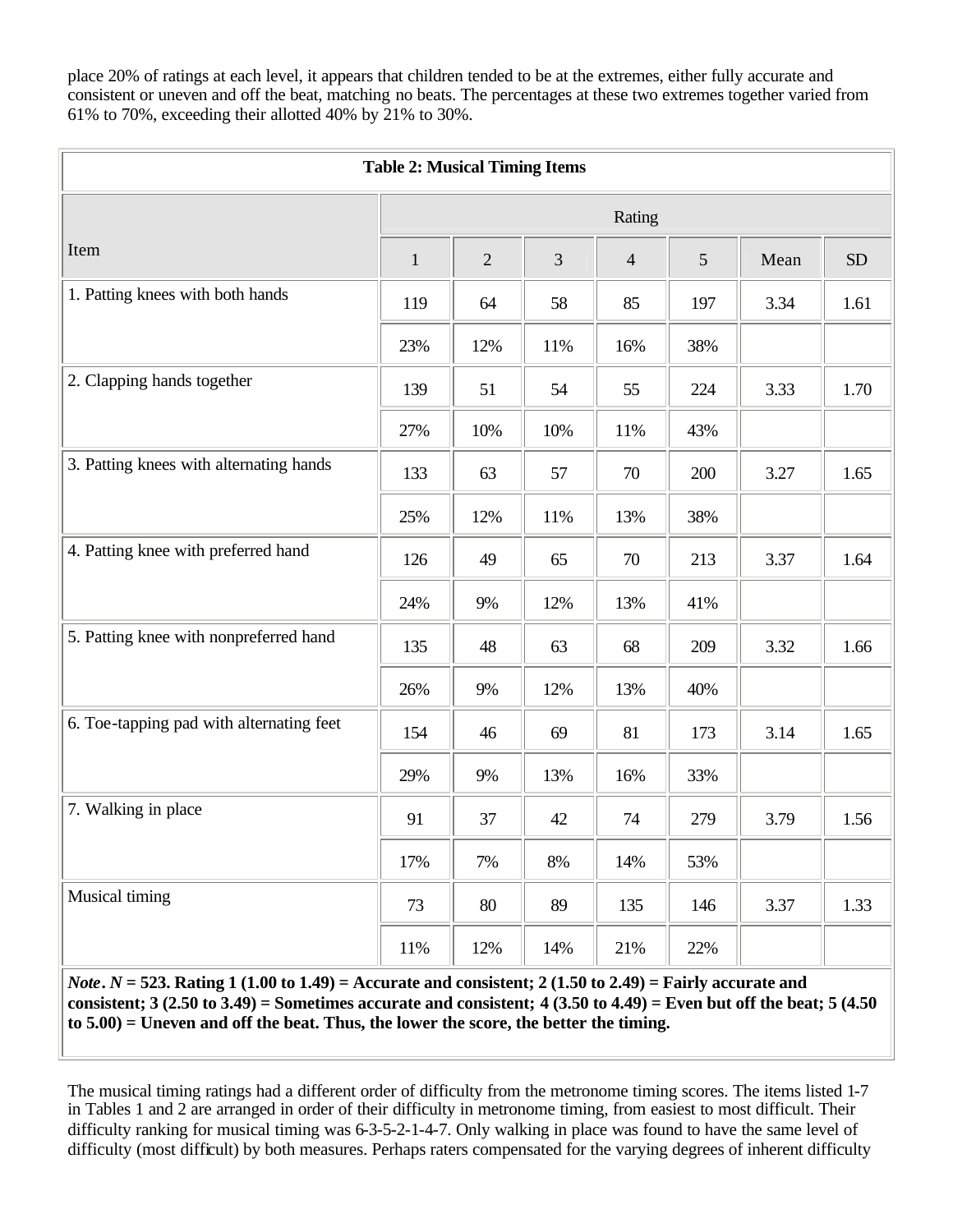in assigning their ratings, because as presented below, they did reliably distinguish children with varying levels of musical timing. The internal consistency of the seven items was quite high, with an alpha coefficient of .915.

The correlations between metronome timing and musical timing suggest distinct but related abilities. The correlations between the same items measured both ways ranged from .243 to .399, and the correlation between the two total scores was .498 ( $n = 523$ ,  $p < .001$ ). While both metronome timing and musical timing had strong internal consistency, indicating the integrity of the constructs that they each measured, they clearly measured different aspects of timing.

## **Concurrent Validity of the Timing Measures**

As shown in Table 3, both metronome timing and musical timing had statistically significant correlations in the expected direction with most of the variables examined for this purpose. Exceptions to this generalization are that metronome timing was not significantly correlated with gender, repeating a grade, or being treated for learning disability; and musical timing was not significantly correlated with reading or mathematics achievement or with placement in any of the compensatory or special education programs (Title I reading, speech and language, repeating a grade, learning disability, or mentally handicapped). Metronome timing had correlations of .3 or greater with physical coordination/motor skill, ability to attend over a period of time, age, and rated kindergarten achievement. Musical timing had correlations of .3 or greater with age. These discrepancies do not challenge the validity of either measure, but rather help define the difference between them.

| Table 3: Correlations of Timing Measures with Validity Variables |                |                         |                       |                   |  |  |  |  |
|------------------------------------------------------------------|----------------|-------------------------|-----------------------|-------------------|--|--|--|--|
|                                                                  |                | <b>Metronome Timing</b> | <b>Musical Timing</b> |                   |  |  |  |  |
| Variable                                                         | $\overline{N}$ | $\boldsymbol{R}$        | $\boldsymbol{N}$      | $\boldsymbol{R}$  |  |  |  |  |
| Gender (1 = male, 2 = female)                                    | 585            | .060                    | 523                   | $.155^d$          |  |  |  |  |
| Handedness $(1 = right, 2 = left)$                               | 585            | .146 <sup>d</sup>       | 523                   | .182 <sup>c</sup> |  |  |  |  |
| Physical coordination/motor skill                                | 427            | $.303^{\rm d}$          | 398                   | $.241^{\circ}$    |  |  |  |  |
| Pays attention during class                                      | 427            | $.244^d$                | 398                   | .195 $a$          |  |  |  |  |
| Ability to attend over a period of time                          | 427            | .330 <sup>d</sup>       | 398                   | $.244^d$          |  |  |  |  |
| Dance classes                                                    | 585            | .122 <sup>c</sup>       | 523                   | .184 <sup>d</sup> |  |  |  |  |
| Instrumental music                                               | 585            | .187 <sup>d</sup>       | 523                   | $.237^{\rm d}$    |  |  |  |  |
| Household income                                                 | 537            | $.243^{\rm d}$          | 478                   | .249 <sup>d</sup> |  |  |  |  |
| Parents' highest level of schooling                              | 575            | .166 <sup>d</sup>       | 513                   | .228 $d$          |  |  |  |  |
| Age                                                              | 585            | .491 <sup>d</sup>       | 523                   | .426 <sup>d</sup> |  |  |  |  |
| Grade                                                            | 585            | .498 <sup>d</sup>       | 523                   | .426 <sup>d</sup> |  |  |  |  |
| CAT total achievement, grades 1 - 4                              | 303            | $.264^{\rm d}$          | 279                   | .137 <sup>a</sup> |  |  |  |  |
| CAT reading, grades 1 - 4                                        | 304            | $.231^{\rm d}$          | 280                   | .125              |  |  |  |  |
| CAT language, grades 1 - 4                                       | 304            | .225 $\mathrm{c}$       | 280                   | $.156^{\rm b}$    |  |  |  |  |
| CAT mathematics, grades 1 - 4                                    | 303            | $.273^{\rm d}$          | 279                   | .107              |  |  |  |  |
| Rated kindergarten achievement                                   | 112            | $.335^{\circ}$          | 109                   | $.212^{\rm a}$    |  |  |  |  |
| Gifted & talented program                                        | 427            | .150 <sup>c</sup>       | 398                   | .243 $^d$         |  |  |  |  |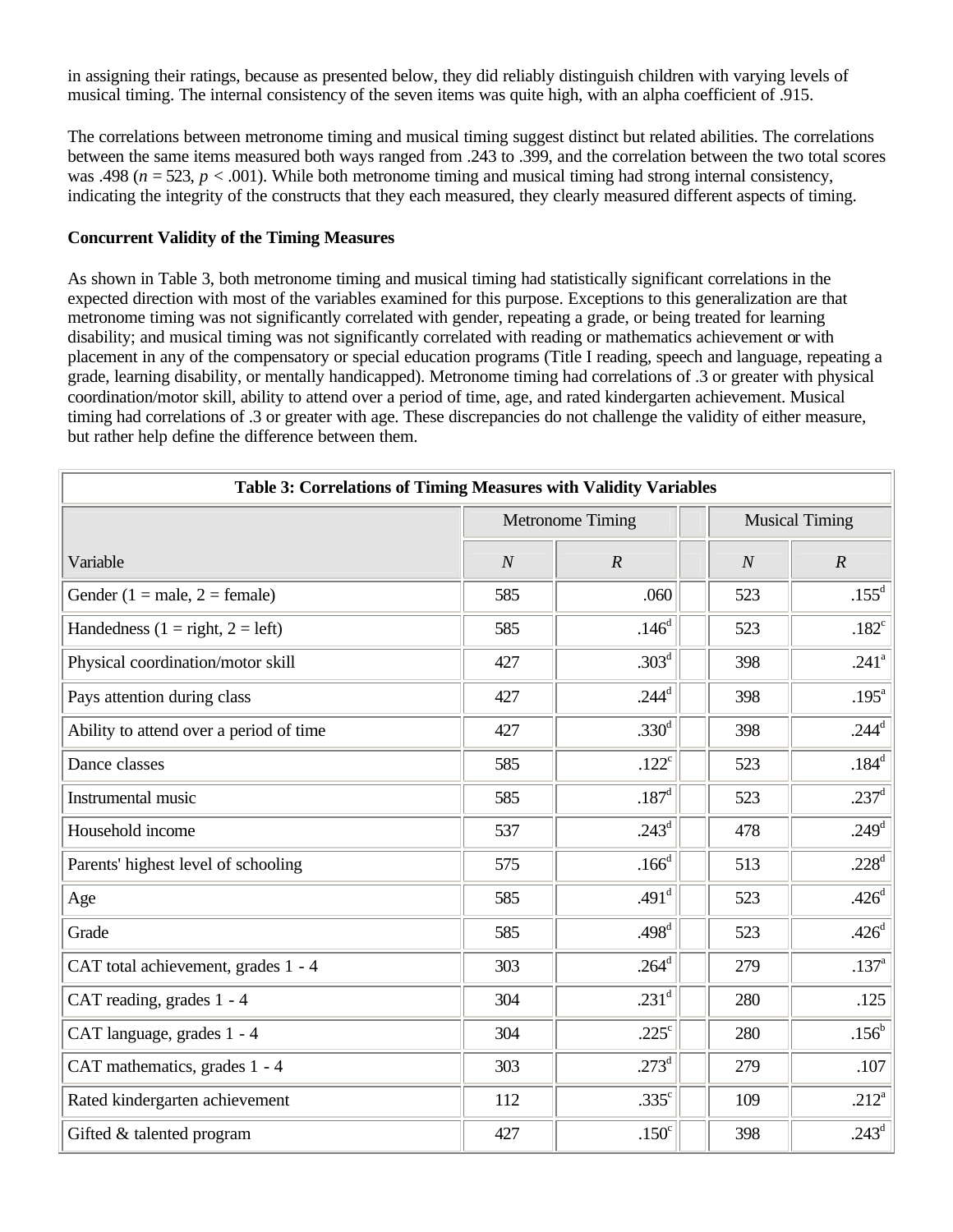| Title I reading program                                                                                                                                                                                                                                               | 427 | $-.150^{\circ}$ | 398 | $-0.066$ |  |  |  |  |
|-----------------------------------------------------------------------------------------------------------------------------------------------------------------------------------------------------------------------------------------------------------------------|-----|-----------------|-----|----------|--|--|--|--|
| Speech & language program                                                                                                                                                                                                                                             | 427 | $-.119a$        | 398 | $-.059$  |  |  |  |  |
| Repeated a grade                                                                                                                                                                                                                                                      | 585 | $-.068$         | 523 | $-.030$  |  |  |  |  |
| Learning disability program                                                                                                                                                                                                                                           | 427 | $-.091$         | 398 | $-.081$  |  |  |  |  |
| Mentally handicapped program                                                                                                                                                                                                                                          | 427 | $-.132^b$       | 398 | $-.040$  |  |  |  |  |
| <i>Note.</i> The signs of correlation coefficients with metronome timing and with musical timing are reversed to<br>reflect the fact that, on both measures, lower scores indicate better timing.<br>$\parallel^a\!p<.05$ b<br>$p < .01$ c c $p < .005$ d<br>p < .001 |     |                 |     |          |  |  |  |  |

The directions of timing findings for gender and handedness are interesting. Girls had better musical timing than boys, but no better metronome timing, suggesting that girls have greater ability to identify the beat of a musical selection than boys, but cannot track beeps better. Left-handers had better metronome and musical timing than right-handers, perhaps because left-handers are required to use their nonpreferred right hand more often than right-handers are required to use their nonpreferred left hand. In support of this explanation, while left-handers scored signific antly better than right-handers on all 7 metronome timing items and all 7 musical timing items, patting knee with nonpreferred hand had the largest difference for metronome timing and only .04 of a point less than the largest difference for musical timing.

# **Children's Timing and Age**

As Table 4 shows, older children had better metronome and musical timing than younger children. The metronome timing means ranked in order by age, except that 6-year-olds had better timing than 7-year-olds. The musical timing means ranked in order by age without exception. Post-hoc Bonferroni analyses indicated two metronome timing plateaus — the metronome timing of children aged 4 to 7 was significantly different from the metronome timing of children aged 8 to 10. A similar but more complex pattern was found for musical timing — each age mean was not significantly different from adjacent years, but was significantly different from any age more than one year above or below it.

| Table 4: Metronome and Musical Timing by Age |                               |       |      |  |                             |      |      |  |  |
|----------------------------------------------|-------------------------------|-------|------|--|-----------------------------|------|------|--|--|
|                                              | Metronome Timing <sup>b</sup> |       |      |  | Musical Timing <sup>c</sup> |      |      |  |  |
| Age                                          | $\boldsymbol{n}$              | Mean  | SD   |  | $\boldsymbol{n}$            | Mean | SD   |  |  |
| $\overline{4}$                               | 83                            | 234.6 | 46.0 |  | 65                          | 4.41 | 0.76 |  |  |
| 5                                            | 95                            | 221.2 | 54.6 |  | 81                          | 3.91 | 1.07 |  |  |
| 6                                            | 117                           | 161.8 | 72.5 |  | 110                         | 3.47 | 1.22 |  |  |
| $\overline{7}$                               | 97                            | 168.6 | 83.3 |  | 93                          | 3.31 | 1.34 |  |  |
| 8                                            | 73                            | 142.7 | 76.1 |  | 69                          | 2.76 | 1.51 |  |  |
| $\overline{9}$                               | 61                            | 118.4 | 79.7 |  | 52                          | 2.68 | 1.32 |  |  |
| 10                                           | 59                            | 115.1 | 70.2 |  | 53                          | 2.63 | 1.33 |  |  |

*Note***. The year of age includes all children from that birthday to the day before the next one; for example, "4" includes children from 4.00 to 4.99. For both metronome timing and musical timing, the lower the score, the**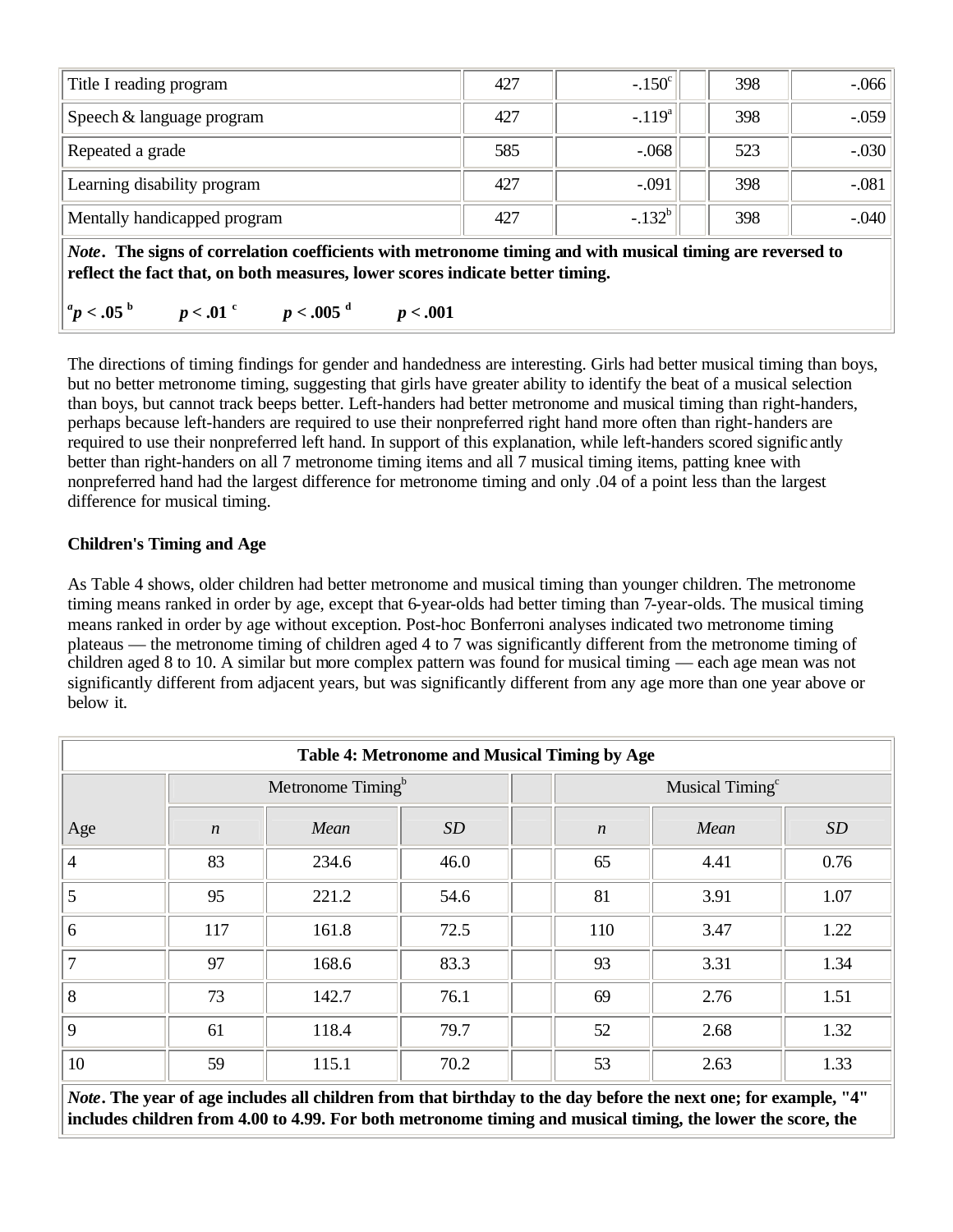# **better the timing.**

 ${}^{a}F$  (6, 578) = 34.13,  $p < .001$ , two-tailed. Bonferroni post hoc analyses indicated that the metronome timing of **children aged 4 to 7 was significantly different from the metronome timing of children aged 8 to 10 (** $p < .05$ **).** 

 ${}^{\text{b}}\text{F} = (6, 516) = 19.98, p < .001$ , two-tailed. Bonferroni post hoc analyses indicated that each age mean was not **significantly different (***p* **< .05) f rom adjacent years, but was significantly different from any age more than one year above or below it, for example, 4-year-olds had worse timing than 6- to 10-year-olds; 6-year-olds had better timing than 4-year-olds but worse timing than 8- to 10-year-olds.**

# **Children's Timing and School Achievement**

As shown in Table 5, children's metronome and musical timing were significantly related to their percentiles on the California Achievement Test. The relationship between metronome timing and these test scores was the stronger of the two, with consistently better means with increasing achievement test scores; children at or above the 80<sup>th</sup> percentile in achievement had significantly better metronome timing than children up to the 59<sup>th</sup> percentile. Although the overall relationship between musical timing and these test scores was also statistically significant, musical timing scores for children up to the 89<sup>th</sup> percentile varied only .05 of a point across categories, and none of the differences between categories were statistically significant.

| Table 5: Metronome and Musical Timing by Children's School Achievement |                               |       |           |  |                             |      |           |  |  |
|------------------------------------------------------------------------|-------------------------------|-------|-----------|--|-----------------------------|------|-----------|--|--|
|                                                                        | Metronome Timing <sup>a</sup> |       |           |  | Musical Timing <sup>b</sup> |      |           |  |  |
| <b>Percentile Category</b>                                             | $\boldsymbol{n}$              | Mean  | <i>SD</i> |  | $\boldsymbol{n}$            | Mean | <i>SD</i> |  |  |
| $\mathrm{^{+}Up}$ to $59^{\mathrm{th}}$                                | 79                            | 170.7 | 81.9      |  | 73                          | 3.16 | 1.31      |  |  |
| $60^{\text{th}}$ to $79^{\text{th}}$                                   | 69                            | 140.5 | 81.0      |  | 58                          | 3.09 | 1.31      |  |  |
| $80^{\text{th}}$ to $89^{\text{th}}$                                   | 53                            | 131.8 | 69.5      |  | 49                          | 3.13 | 1.31      |  |  |
| $90^{\text{th}}$ to $99^{\text{th}}$                                   | 102                           | 116.9 | 73.9      |  | 99                          | 2.60 | 1.36      |  |  |

*Note***. California Achieveme nt Test total score percentiles for grades 1 - 4. For both metronome timing and musical timing, the lower the score, the better the timing.**

 ${}^{a}F$  (3, 299) = 7.42,  $r = .264, p < .001$ ; Bonferroni post hoc analyses found that children scoring at or above the **80th percentile in achievement had significantly better metronome timing than children up to the 59th percentile**  in achievement  $(p < .05)$ .

**b**<sup>**F**</sup> (3, 275) = 3.34,  $r = .137$ ,  $p < .05$ ; Bonferroni post hoc analyses found no significant differences (at  $p < .05$ ) in **the musical timing of children differing in their achievement percentiles.**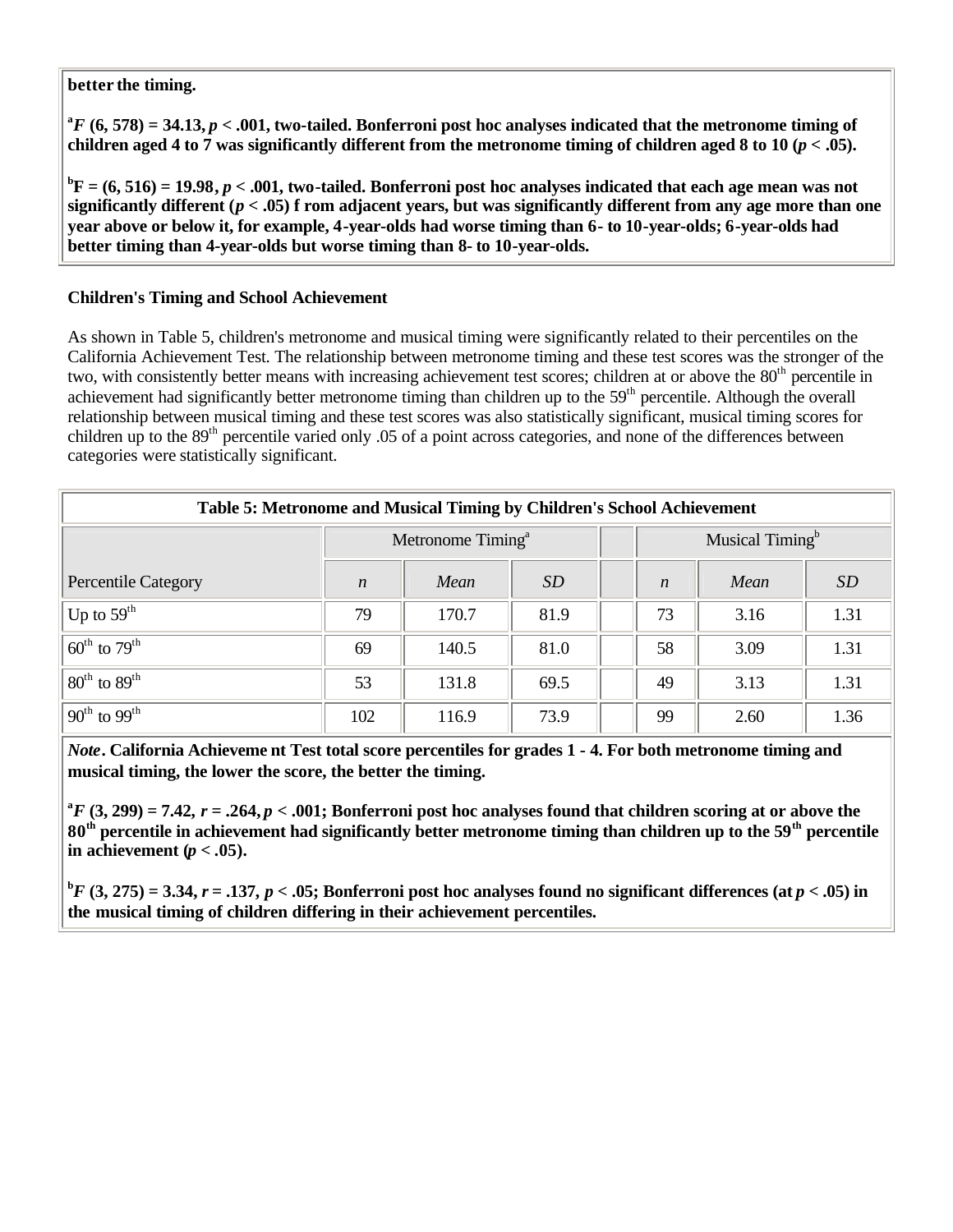#### **Discussion**

This study's results present the reliability and concurrent validity of metronome timing and musical timing. Both measures were internally consistent and related in reasonable ways to the variables used to assess their concurrent validity. Is one better than the other or should they be used together? An analysis of their partial and multiple correlations revealed no clear-cut empirical advantage to using one or the other or even both together.

While both measures of timing had the same seven items, metronome timing used a computer and input devices to measure responses to unembedded beeps, while musical timing had observers measure responses to beats embedded in instrumental music. Metronome timing requires available equipment and competent operators, while musical timing requires trained observers. Equipment error is mechanical or electrical, while observer error comes largely from their subjective judgments - two very different types of error. If girls really did have better timing than boys, for example, the musical timing measure was more sensitive to this difference than was the metronome timing measure. On the other hand, if girls really did not have better timing than boys, observers' subjective bias towards girls influenced the musical timing scores.

This study has established that children's timing can be measured with reliability and concurrent validity. Its reliability was established by its high internal consistency, whether assessed as metronome timing or as musical timing. The .5 correlation between the two measurement techniques suggests that timing is a multifaceted construct. By both measures, timing had statistically significant correlations of .43 to .49 with age and .15 to .33 with handedness, physical coordination/motor skill, paying attention during class and ability to attend over a period of time; participation in dance classes, instrumental music classes, and gifted and talented classes; and household incomes and parents' highest level of schooling. In addition, one or the other measure of children's timing was significantly correlated about .15 with gender and remedial education classes and as high as .34 with measures of school achievement.

The generalizability of this study is limited by the constituency of its sample, of whom 98% were Caucasian, 87% had parents with a high school diploma, and 83% lived in two-parent families. Similar research should be carried out with diverse ethnic groups, children whose parents did not complete high school, and children of single parents. This study was correlational. It could suggest, but not establish, causal relationships. It was not designed to say whether improving children's timing will definitely improve their reading achievement or other aspects of school achievement. However, the substantial relationships found between children's metronome timing and their school achievement and the relationships found between both metronome and musical timing and children's ability to pay attention are consistent with these possibilities. One fruitful area for further research is a training study in which children experience a program to improve their timing. Not only their timing but also their ability to pay attention and their school achievement could be assessed before and after this program. Then, after verifying the improvement in children's timing, the study would be in a position to see if improvements in timing led to improvements in ability to pay attention, reading achievement, and other aspects of school achievement. Such High/Scope studies are currently under way in Effingham, Illinois, and Dayton, Ohio.

It is worth noting that in this study, metronome and/or musical timing were more strongly correlated than household income and parents' highest level of schooling with children's ability to pay attention. Schools that want children who pay attention can do little to affect their household income or parents' schooling. They can, however, offer training programs in timing. Although the significant correlations between timing and ability to pay attention do not guarantee that improved timing leads to improved ability to pay attention, it is highly plausible that it does. Similarly, children's metronome timing was statistically significantly correlated with their participation in special and compensatory classes. These are high-cost programs, much higher in cost than programs that train teachers to provide children with activities to improve their timing. If improving children's timing could reduce their need for special or compensatory classes, it is plausible that such teacher training (e.g., Weikart, 1995, 1998) could eventually pay for itself in this way.

Children's timing is important in its own right. It is important because it is a key factor in sports, music, and dance, in speech and general life functioning. Movement educators have also detected signs of a relationship between improvements in children's timing and improvements in their reading. If further research confirms such a relationship, the perceived educational importance of timing programs will increase, and we will have obtained one more tool in our efforts to achieve our national goal of having all young children complete third grade with the ability to read.